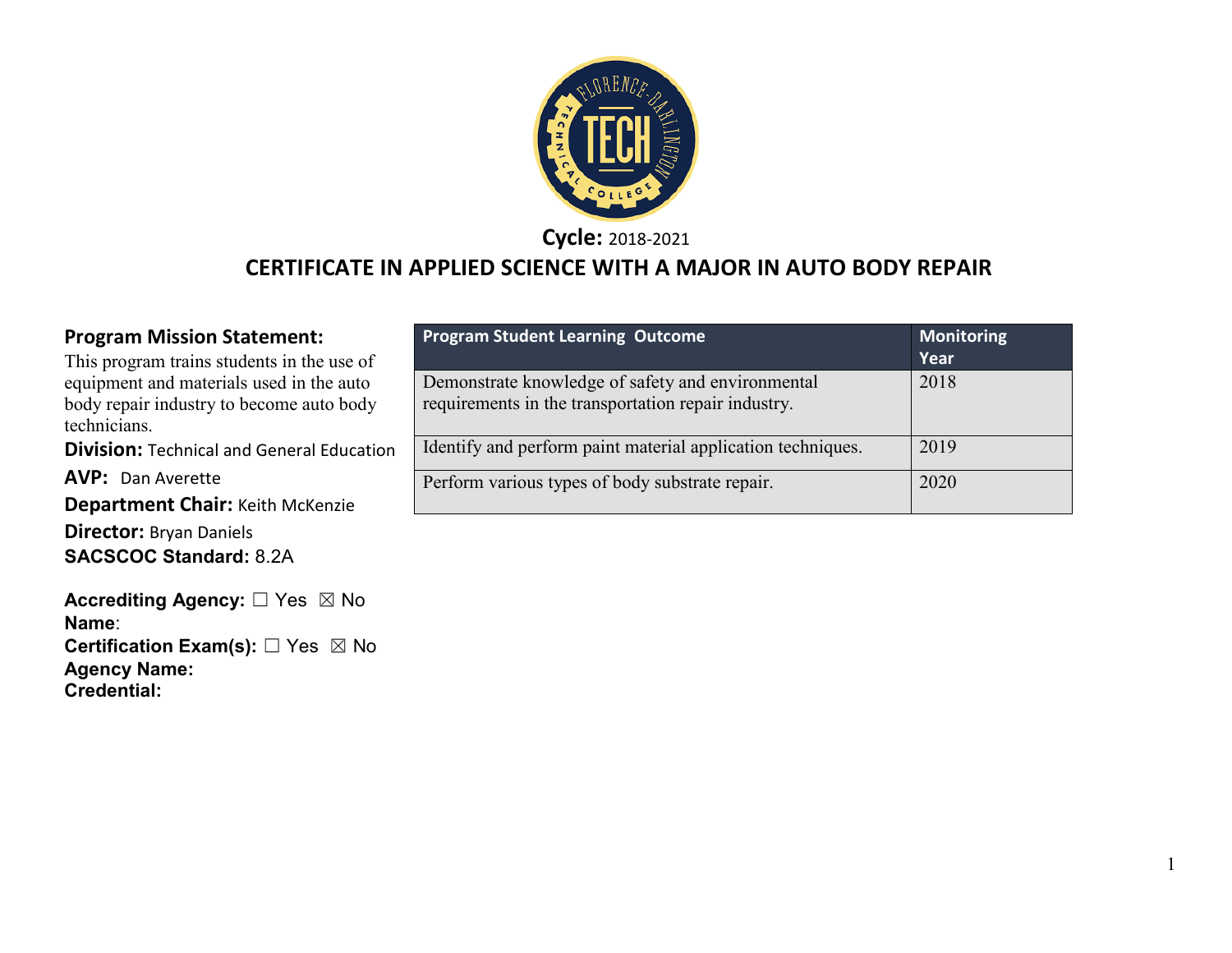| A. Program                         | <b>B.</b> What  | C. Methods for    | <b>D. Expected Level</b> | <b>E. Data Collection</b> | <b>F. Results</b>                    | <b>G. Plan For Improvement</b>                                 |
|------------------------------------|-----------------|-------------------|--------------------------|---------------------------|--------------------------------------|----------------------------------------------------------------|
| <b>Student Learning</b>            | courses         | <b>Outcomes</b>   | of Program               |                           |                                      |                                                                |
| <b>Outcomes</b>                    | are             | <b>Assessment</b> | Performance              |                           |                                      |                                                                |
|                                    | <b>PSLOs</b>    |                   |                          |                           |                                      |                                                                |
|                                    | <b>Assessed</b> |                   |                          |                           |                                      |                                                                |
| What should the                    | Where do        | How does your     | What is the expected     | When will you collect     | What are the                         | How will you use this information                              |
| graduates of your                  | you see         | program evaluate  | level of student         | the data needed to        | results of the                       | to improve the program                                         |
| program be able to                 | evidence        | student/graduate  | performance for the      | evaluate the              | evaluation?                          |                                                                |
| do?                                | that the        | skills/abilities? | program?                 | performance of the        | NOTE: include                        |                                                                |
|                                    | student         |                   |                          | program?                  | student ratio with                   |                                                                |
|                                    | can do<br>these |                   |                          |                           | all results.                         |                                                                |
|                                    | things?         |                   |                          |                           |                                      |                                                                |
| Demonstrate                        | ABR 101         | Safety Assessment | 100% of students will    | <b>Fall 2018</b>          | 16 out of 16                         | The expected learning level was                                |
| knowledge of safety                |                 |                   | complete a safety        |                           | (100%) of students                   | met. Safety and Environmental                                  |
| and environmental                  |                 |                   | assessment with a        |                           | passed the                           | Requirements will continue to be                               |
| requirements in the                |                 |                   | passing score of 80%.    |                           | assessment with a                    | taught in the fall with an                                     |
| transportation repair<br>industry. |                 |                   |                          |                           | score of 80% or<br>better. The class | assessment to identify and locate<br>selected safety equipment |
|                                    |                 |                   |                          |                           | average was 85%.                     | associated with the laboratories.                              |
|                                    |                 |                   |                          |                           |                                      |                                                                |
|                                    |                 |                   |                          |                           |                                      |                                                                |
|                                    |                 |                   |                          |                           |                                      |                                                                |
|                                    |                 |                   |                          |                           |                                      |                                                                |
|                                    |                 |                   |                          |                           |                                      |                                                                |
|                                    |                 |                   |                          |                           |                                      |                                                                |
|                                    |                 |                   |                          |                           |                                      |                                                                |
|                                    |                 |                   |                          |                           |                                      |                                                                |
|                                    |                 |                   |                          |                           |                                      |                                                                |
|                                    |                 |                   |                          |                           |                                      |                                                                |

### **STUDENT LEARNING OUTCOMES FOR CAS.AUTR – 2018-2019**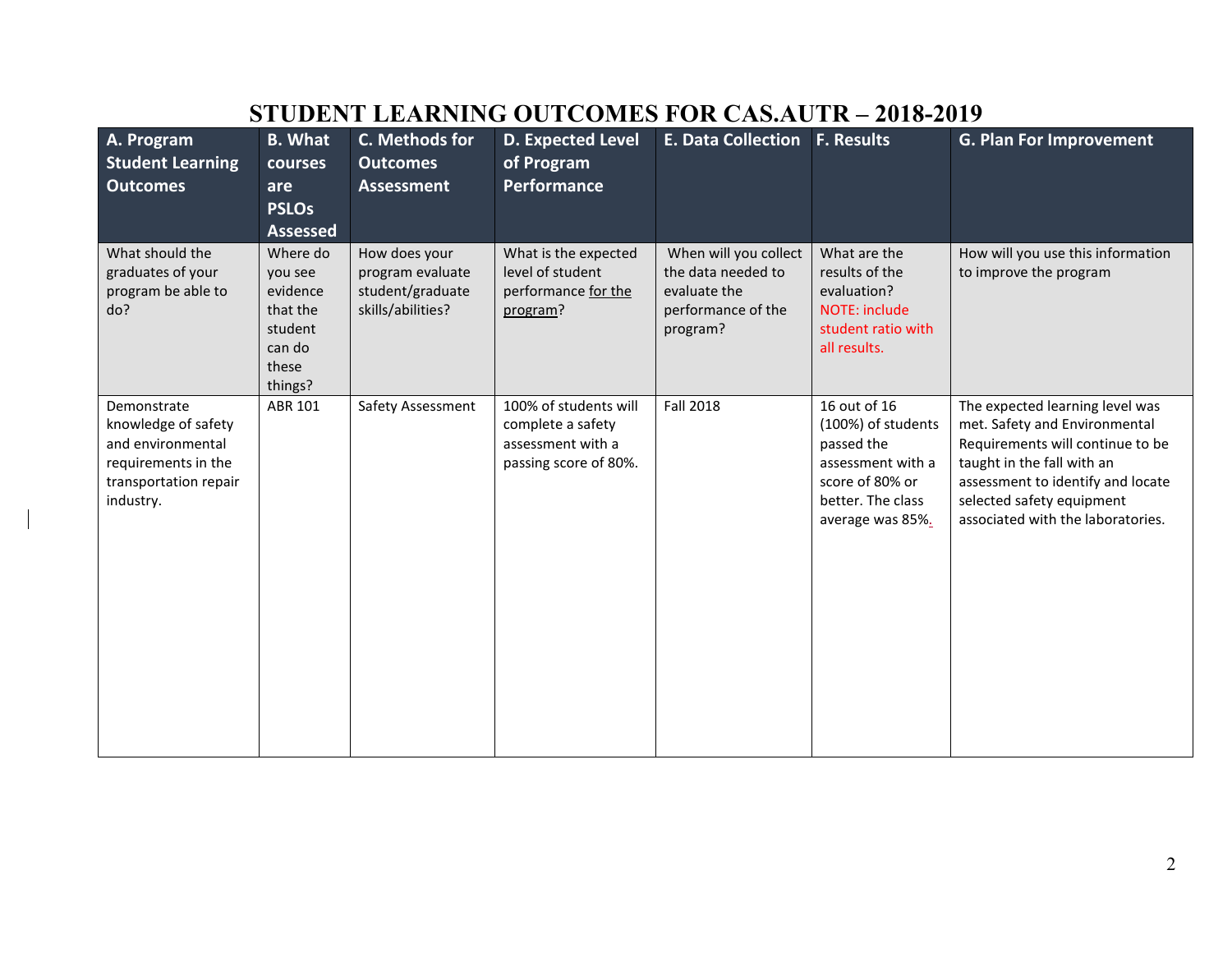# **STUDENT LEARNING OUTCOMES FOR CAS.AUTR -- 2019-2020**

| A. Program<br><b>Student Learning</b><br><b>Outcomes</b>             | <b>B.</b> What<br><b>courses</b><br>are<br><b>PSLOs</b><br><b>Assessed</b>           | C. Methods for<br><b>Outcomes</b><br><b>Assessment</b>                                                      | <b>D. Expected Level</b><br>of Program<br>Performance                       | E. Data Collection   F. Results                                                               |                                                                                                                                          | <b>G. Plan For Improvement</b>                                                                                                                                                                                                                             |
|----------------------------------------------------------------------|--------------------------------------------------------------------------------------|-------------------------------------------------------------------------------------------------------------|-----------------------------------------------------------------------------|-----------------------------------------------------------------------------------------------|------------------------------------------------------------------------------------------------------------------------------------------|------------------------------------------------------------------------------------------------------------------------------------------------------------------------------------------------------------------------------------------------------------|
| What should the<br>graduates of your<br>program be able to<br>do?    | Where do<br>you see<br>evidence<br>that the<br>student<br>can do<br>these<br>things? | How does your<br>program evaluate<br>student/graduate<br>skills/abilities?                                  | What is the expected<br>level of student<br>performance for the<br>program? | When will you collect<br>the data needed to<br>evaluate the<br>performance of the<br>program? | What are the<br>results of the<br>evaluation?<br>NOTE: include<br>student ratio with<br>all results.                                     | How will you use this information<br>to improve the program                                                                                                                                                                                                |
| Identify and perform<br>paint material<br>application<br>techniques. | <b>ABR 108</b>                                                                       | Students will have a<br>lab project that will<br>be assessed for<br>paint application<br>techniques taught. | 70% of students will<br>score 70% or better<br>on the assessment.           | Spring 2020                                                                                   | 10 out of 12 (83%)<br>of the students<br>scored a 70% or<br>better on the Lab<br>Project<br>Assessment. The<br>class average was<br>82%. | The expected learning level was<br>met. The benchmark will be<br>increased to 75% of the students<br>will score 70% or better on the<br>assessment. Paint material<br>application techniques will<br>continue to be taught and assessed<br>in this course. |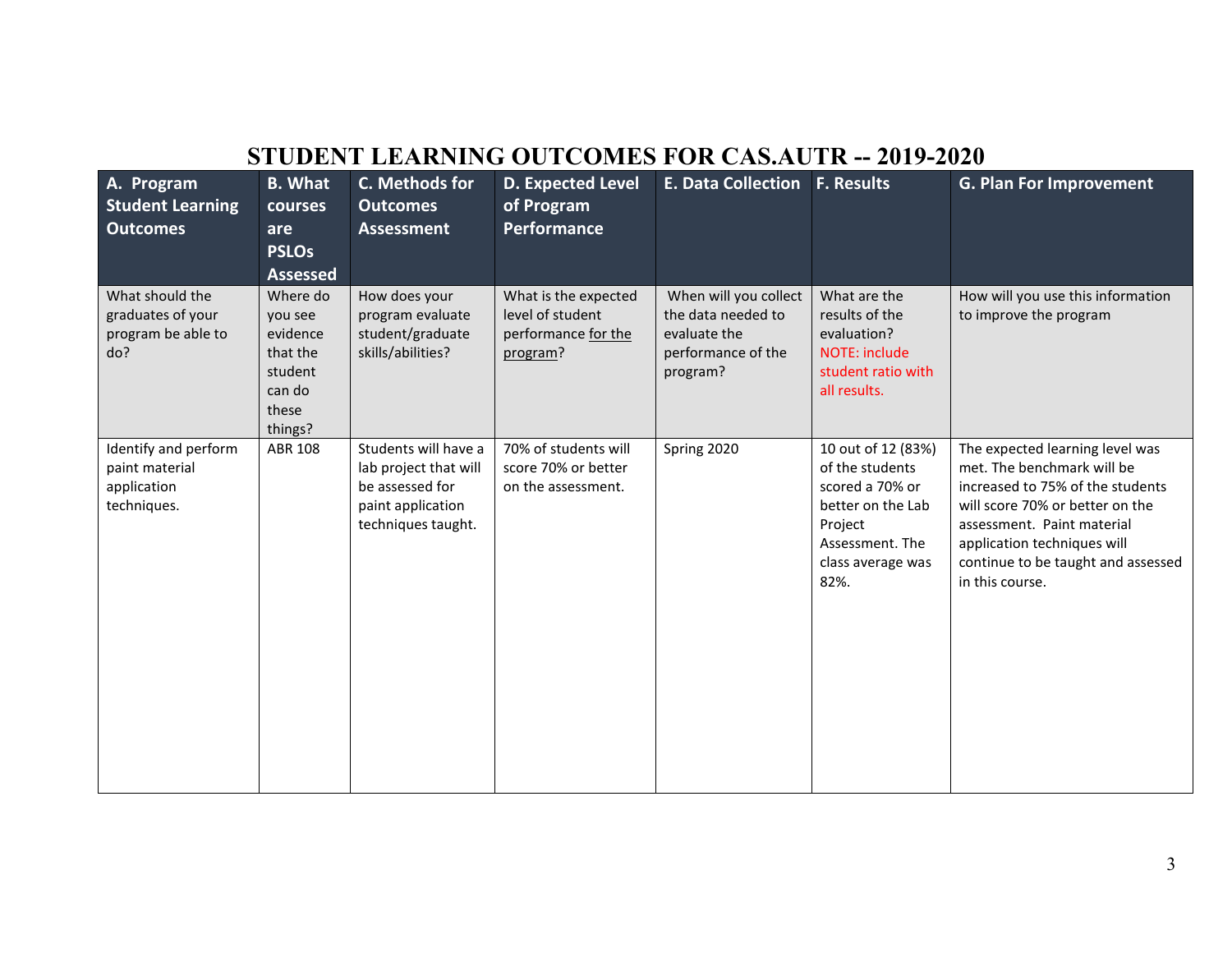## **STUDENT LEARNING OUTCOMES FOR CAS.AUTR—2020-2021**

| A. Program<br><b>Student Learning</b><br><b>Outcomes</b>          | <b>B.</b> What<br>courses<br>are PSLOs<br><b>Assessed</b>                         | C. Methods for<br><b>Outcomes</b><br><b>Assessment</b>                                                          | <b>D. Expected Level</b><br>of Program<br><b>Performance</b>                | <b>E. Data Collection</b>                                                                     | <b>F. Results</b>                                                                                                               | <b>G. Plan For Improvement</b>                                                                                                                                                                                                                  |
|-------------------------------------------------------------------|-----------------------------------------------------------------------------------|-----------------------------------------------------------------------------------------------------------------|-----------------------------------------------------------------------------|-----------------------------------------------------------------------------------------------|---------------------------------------------------------------------------------------------------------------------------------|-------------------------------------------------------------------------------------------------------------------------------------------------------------------------------------------------------------------------------------------------|
| What should the<br>graduates of your<br>program be able to<br>do? | Where do<br>you see<br>evidence<br>that the<br>student can<br>do these<br>things? | How does your<br>program evaluate<br>student/graduate<br>skills/abilities?                                      | What is the expected<br>level of student<br>performance for the<br>program? | When will you<br>collect the data<br>needed to evaluate<br>the performance of<br>the program? | What are the<br>results of the<br>evaluation?<br>NOTE: include<br>student ratio with<br>all results.                            | How will you use this information<br>to improve the program                                                                                                                                                                                     |
| Perform various<br>types of body<br>substrate repair.             | ABR 111                                                                           | Students will have a<br>lab project that will<br>be assessed for<br>substrate repair<br>fundamentals<br>taught. | 70% of students will<br>score 70% or better<br>on the Assessment.           | Spring 2021                                                                                   | 10 out of 11 (91%)<br>of students scored<br>70% or better on<br>the lab project<br>assessment. The<br>class average was<br>87%. | The expected learning level was<br>met. The benchmark will be<br>increased to 75% of the students<br>will score 70% or better on the<br>assessment. Substrate repair<br>fundamentals will continue to be<br>taught and assessed in this course. |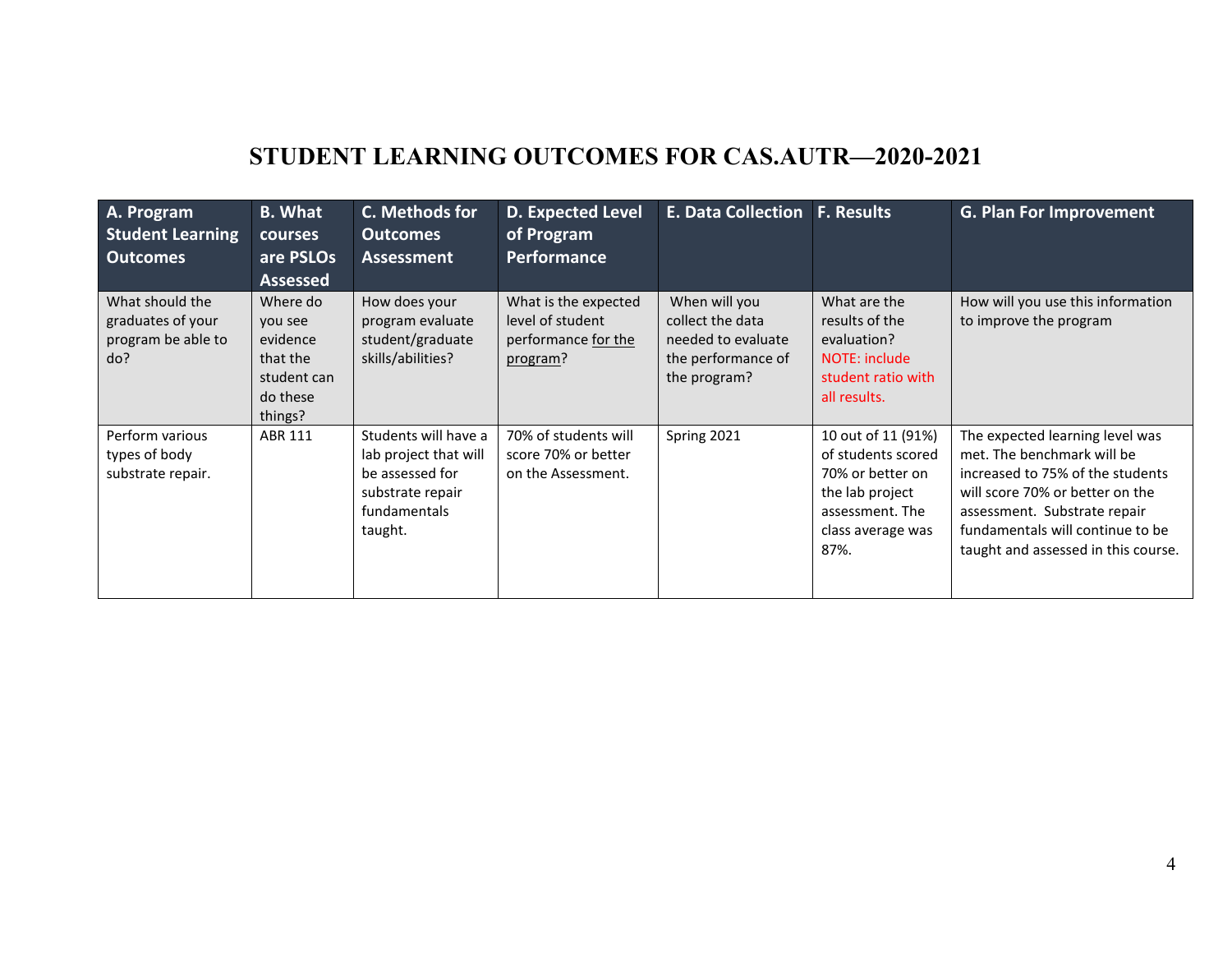### **CONTINUOUS STUDENT IMPROVEMENT**

 **The Autobody Repair Certificate faculty have begun to implement plans to improve the program after reviewing data from the last cycle. The faculty have reviewed learning outcomes and made adjusts as needed. Faculty have discussed the need of moving some normal lab projects around to help spread out some of the well-received lab exercises. The thoughts are that this would help students with their learning objectives and create more buy-in to the next semester. Faculty and advisors are planning to focus more on the concept of completion and tying these assignments to the overall concepts and objectives. In ABR 108, faculty discussed the need to add a lab exercise in order to help the students better attain several of the concepts being taught. Advisors are more keenly aware of helping students firm up their expectations for an individual class and the overall pursuit of objectives of the program. COVID-19 has clearly affected enrollment, but as higher education recovers from the pandemic we hope to see improvements.**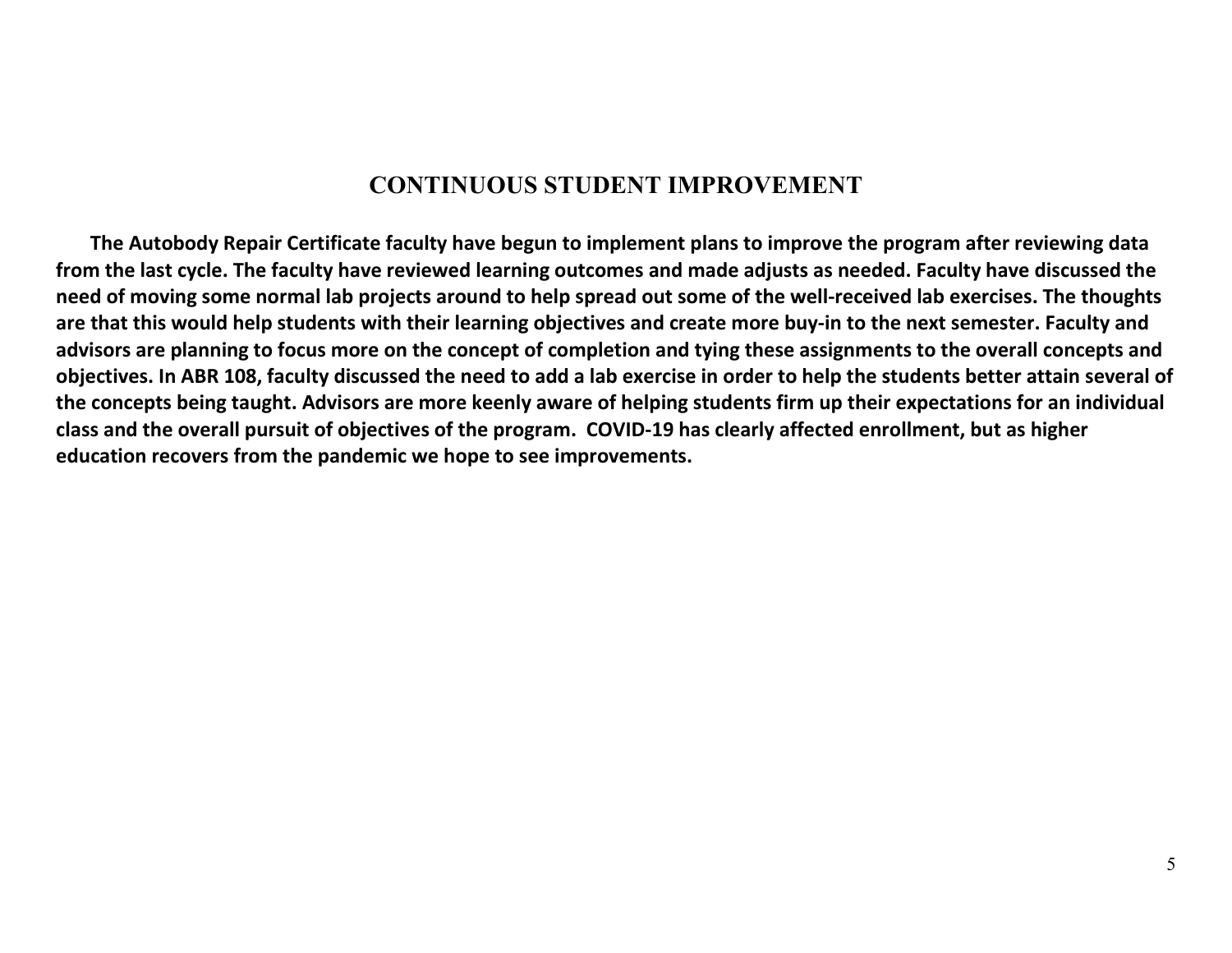#### **PROGRAM VITAL STATISCS**

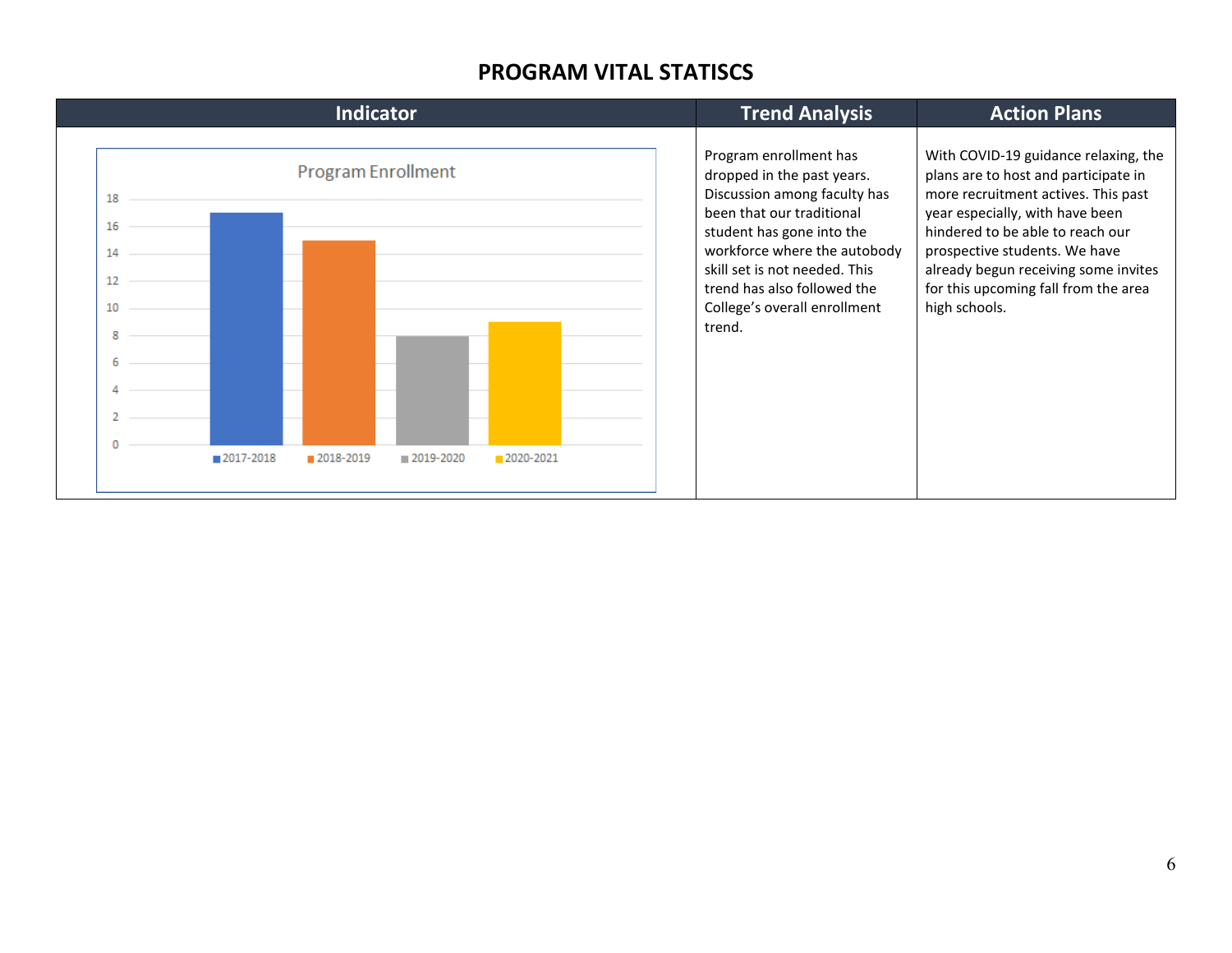| <b>Indicator</b>                                                                                                                                                     | <b>Trend Analysis</b>                                                                                                                             | <b>Action Plans</b>                                                                                                                                                                                                                                                                                                                                                                                                                                                                                                                                                                                                                                                                            |
|----------------------------------------------------------------------------------------------------------------------------------------------------------------------|---------------------------------------------------------------------------------------------------------------------------------------------------|------------------------------------------------------------------------------------------------------------------------------------------------------------------------------------------------------------------------------------------------------------------------------------------------------------------------------------------------------------------------------------------------------------------------------------------------------------------------------------------------------------------------------------------------------------------------------------------------------------------------------------------------------------------------------------------------|
| <b>Fall to Spring Persistance</b><br>100%<br>90%<br>80%<br>70%<br>60%<br>50%<br>40%<br>30%<br>20%<br>10%<br>0%<br>2017-2018<br>2018-2019<br>2020-2021<br>■ 2019-2020 | Fall to Spring Persistence has a<br>relative average trend line.<br>However, the faculty have<br>discussed that there is room for<br>improvement. | Faculty and advisors plan on<br>continuing to meet with our advisees<br>in appreciative advising. The plan is to<br>help promote students' goals and<br>ambitions and then tie them to<br>activities in the classroom and lab. A<br>new initiative is to be implemented to<br>have Meet and Greet sessions with<br>area industry representatives. They<br>will be invited to come out for an<br>hour to meet in the lab with all<br>students. Students will be encouraged<br>to meet all the visitors and ask them<br>questions about their businesses. The<br>thoughts are to create more buy-in<br>from the students and foster a<br>positive relationship with the area<br>representatives. |
|                                                                                                                                                                      |                                                                                                                                                   |                                                                                                                                                                                                                                                                                                                                                                                                                                                                                                                                                                                                                                                                                                |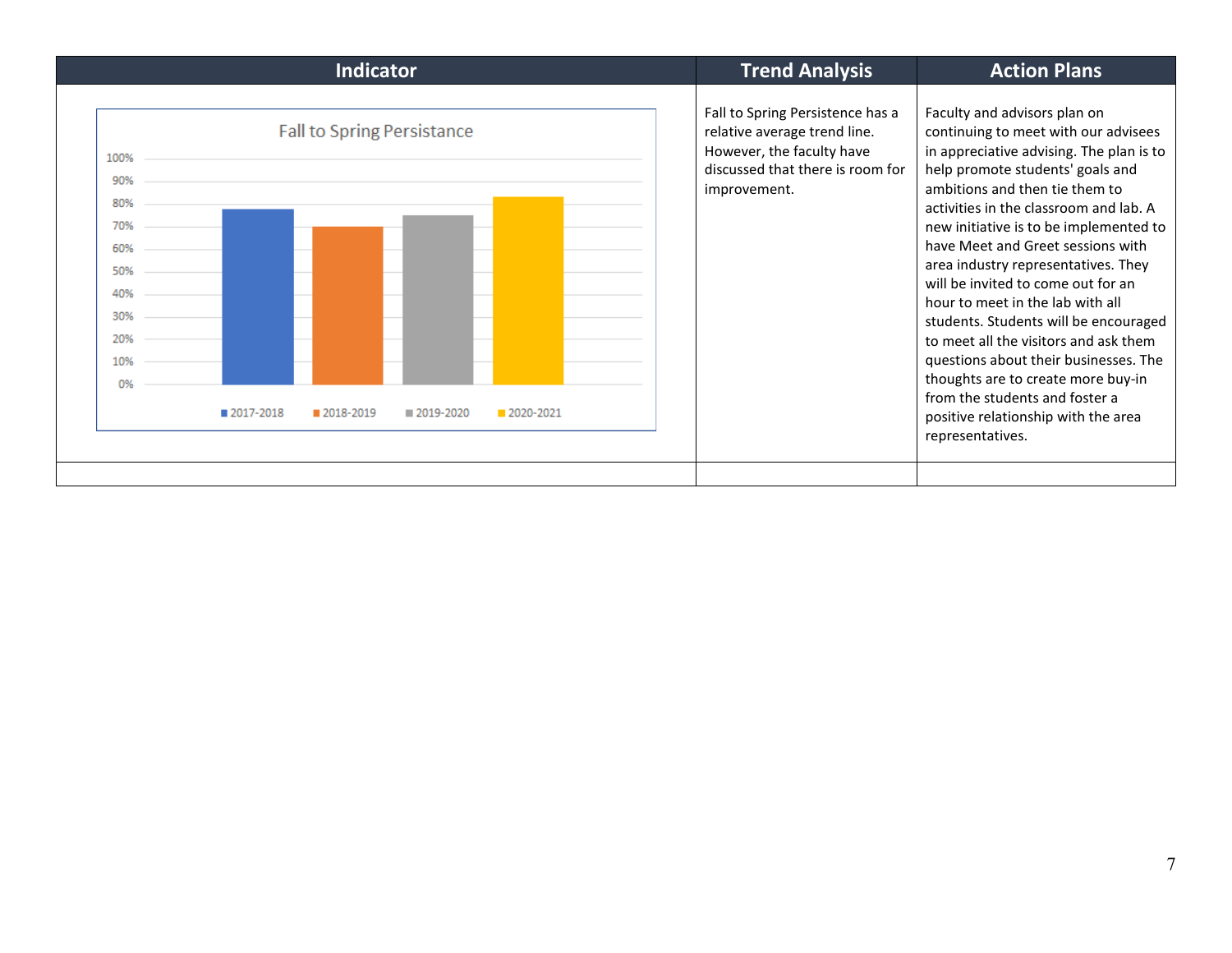